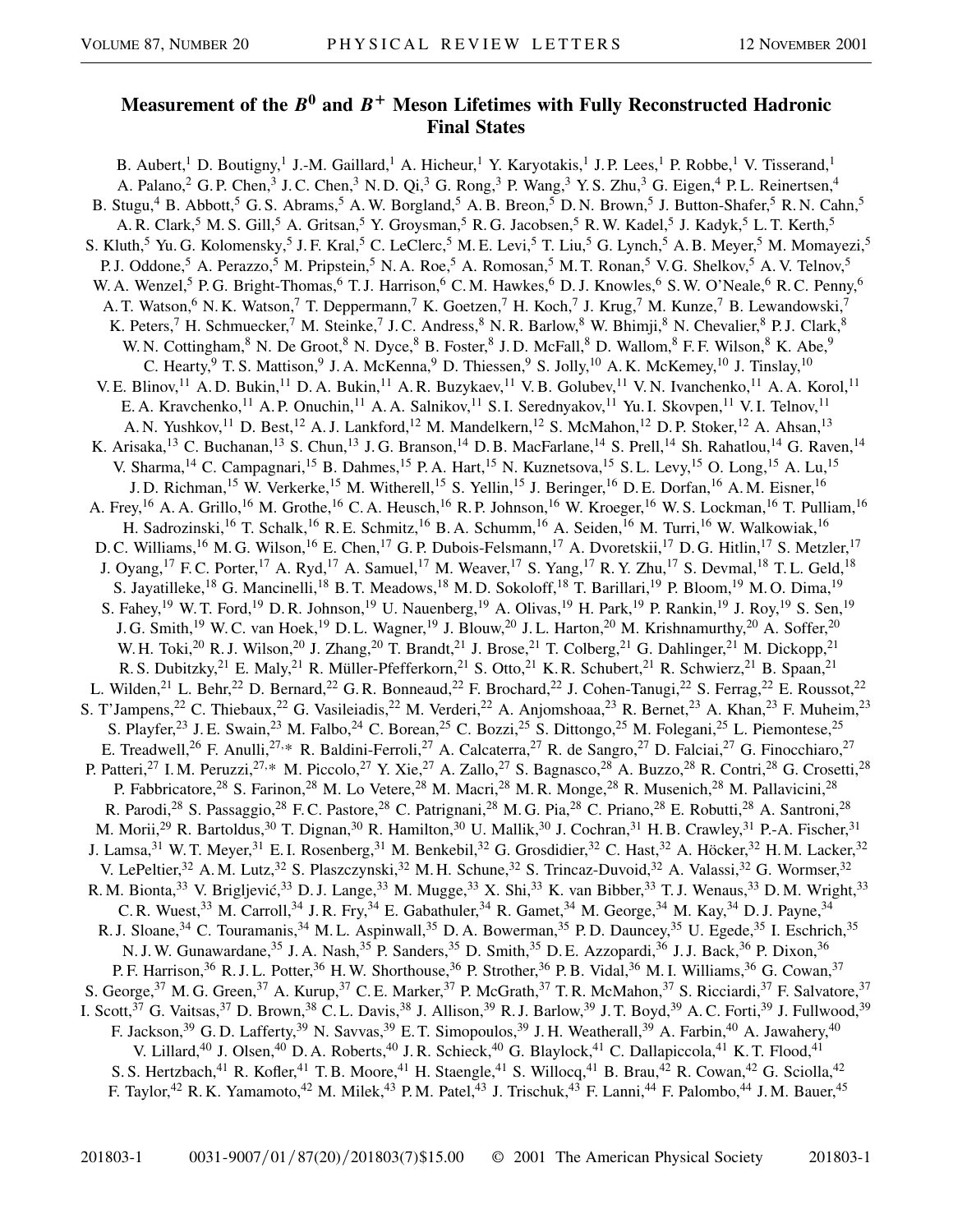M. Booke,<sup>45</sup> L. Cremaldi,<sup>45</sup> V. Eschenburg,<sup>45</sup> R. Kroeger,<sup>45</sup> J. Reidy,<sup>45</sup> D. A. Sanders,<sup>45</sup> D. J. Summers,<sup>45</sup> J. P. Martin,<sup>46</sup> J. Y. Nief,<sup>46</sup> R. Seitz,<sup>46</sup> P. Taras,<sup>46</sup> V. Zacek,<sup>46</sup> H. Nicholson,<sup>47</sup> C. S. Sutton,<sup>47</sup> C. Cartaro,<sup>48</sup> N. Cavallo,<sup>48,†</sup> G. De Nardo,<sup>48</sup> F. Fabozzi,<sup>48</sup> C. Gatto,<sup>48</sup> L. Lista,<sup>48</sup> P. Paolucci,<sup>48</sup> D. Piccolo,<sup>48</sup> C. Sciacca,<sup>48</sup> J. M. LoSecco,<sup>49</sup> J. R. G. Alsmiller,<sup>50</sup> T. A. Gabriel,<sup>50</sup> T. Handler,<sup>50</sup> J. Brau,<sup>51</sup> R. Frey,<sup>51</sup> M. Iwasaki,<sup>51</sup> N. B. Sinev,<sup>51</sup> D. Strom,<sup>51</sup> F. Colecchia,<sup>52</sup> F. Dal Corso,<sup>52</sup> A. Dorigo,<sup>52</sup> F. Galeazzi,<sup>52</sup> M. Margoni,<sup>52</sup> G. Michelon,<sup>52</sup> M. Morandin,<sup>52</sup> M. Posocco,<sup>52</sup> M. Rotondo,<sup>52</sup> F. Simonetto,<sup>52</sup> R. Stroili,<sup>52</sup> E. Torassa,<sup>52</sup> C. Voci,<sup>52</sup> M. Benayoun,<sup>53</sup> H. Briand,<sup>53</sup> J. Chauveau,<sup>53</sup> P. David,<sup>53</sup> C. De la Vaissière,<sup>53</sup> L. Del Buono,<sup>53</sup> O. Hamon,<sup>53</sup> F. Le Diberder,<sup>53</sup> Ph. Leruste,<sup>53</sup> J. Lory,<sup>53</sup> L. Roos,<sup>53</sup> J. Stark,<sup>53</sup> S. Versillé,<sup>53</sup> P.F. Manfredi,<sup>54</sup> V. Re,<sup>54</sup> V. Speziali,<sup>54</sup> E.D. Frank,<sup>55</sup> L. Gladney,<sup>55</sup> Q.H. Guo,<sup>55</sup> J. H. Panetta,<sup>55</sup> C. Angelini,<sup>56</sup> G. Batignani,<sup>56</sup> S. Bettarini,<sup>56</sup> M. Bondioli,<sup>56</sup> M. Carpinelli,<sup>56</sup> F. Forti,<sup>56</sup> M. A. Giorgi,<sup>56</sup> A. Lusiani,<sup>56</sup> F. Martinez-Vidal,<sup>56</sup> M. Morganti,<sup>56</sup> N. Neri,<sup>56</sup> E. Paoloni,<sup>56</sup> M. Rama,<sup>56</sup> G. Rizzo,<sup>56</sup> F. Sandrelli,<sup>56</sup> G. Simi,<sup>56</sup> G. Triggiani,<sup>56</sup> J. Walsh,<sup>56</sup> M. Haire,<sup>57</sup> D. Judd,<sup>57</sup> K. Paick,<sup>57</sup> L. Turnbull,<sup>57</sup> D. E. Wagoner,<sup>57</sup> J. Albert,<sup>58</sup> C. Bula,<sup>58</sup> P. Elmer,<sup>58</sup> C. Lu,<sup>58</sup> K. T. McDonald,<sup>58</sup> V. Miftakov,<sup>58</sup> S. F. Schaffner,<sup>58</sup> A. J. S. Smith,<sup>58</sup> A. Tumanov,<sup>58</sup> E. W. Varnes,<sup>58</sup> G. Cavoto,<sup>59</sup> D. del Re,<sup>59</sup> R. Faccini,<sup>14,59</sup> F. Ferrarotto,<sup>59</sup> F. Ferroni,<sup>59</sup> K. Fratini,<sup>59</sup> E. Lamanna,<sup>59</sup> E. Leonardi,<sup>59</sup> M. A. Mazzoni,<sup>59</sup> S. Morganti,<sup>59</sup> G. Piredda,<sup>59</sup> F. Safai Tehrani,<sup>59</sup> M. Serra,<sup>59</sup> C. Voena,<sup>59</sup> S. Christ,<sup>60</sup> R. Waldi,<sup>60</sup> T. Adye,<sup>61</sup> B. Franek,<sup>61</sup> N. I. Geddes,<sup>61</sup> G. P. Gopal,<sup>61</sup> S. M. Xella,<sup>61</sup> R. Aleksan,<sup>62</sup> G. De Domenico,<sup>62</sup> S. Emery,<sup>62</sup> A. Gaidot,<sup>62</sup> S. F. Ganzhur,<sup>62</sup> G. Hamel de Monchenault,<sup>62</sup> W. Kozanecki,<sup>62</sup> M. Langer,<sup>62</sup> G. W. London,<sup>62</sup> B. Mayer,<sup>62</sup> B. Serfass,<sup>62</sup> G. Vasseur,<sup>62</sup> C. Yeche,<sup>62</sup> M. Zito,<sup>62</sup> N. Copty,<sup>63</sup> M. V. Purohit,<sup>63</sup> H. Singh,<sup>63</sup> F. X. Yumiceva, <sup>63</sup> I. Adam, <sup>64</sup> P. L. Anthony, <sup>64</sup> D. Aston, <sup>64</sup> K. Baird, <sup>64</sup> E. Bloom, <sup>64</sup> A. M. Boyarski, <sup>64</sup> F. Bulos, <sup>64</sup> G. Calderini,<sup>64</sup> R. Claus,<sup>64</sup> M. R. Convery,<sup>64</sup> D. P. Coupal,<sup>64</sup> D. H. Coward,<sup>64</sup> J. Dorfan,<sup>64</sup> M. Doser,<sup>64</sup> W. Dunwoodie,<sup>64</sup> R. C. Field,<sup>64</sup> T. Glanzman,<sup>64</sup> G. L. Godfrey,<sup>64</sup> S. J. Gowdy,<sup>64</sup> P. Grosso,<sup>64</sup> T. Himel,<sup>64</sup> M. E. Huffer,<sup>64</sup> W. R. Innes,<sup>64</sup> C. P. Jessop,<sup>64</sup> M. H. Kelsey,<sup>64</sup> P. Kim,<sup>64</sup> M. L. Kocian,<sup>64</sup> U. Langenegger,<sup>64</sup> D. W. G. S. Leith,<sup>64</sup> S. Luitz,<sup>64</sup> V. Luth,<sup>64</sup> H. L. Lynch,<sup>64</sup> H. Marsiske,<sup>64</sup> S. Menke,<sup>64</sup> R. Messner,<sup>64</sup> K. C. Moffeit,<sup>64</sup> R. Mount,<sup>64</sup> D. R. Muller,<sup>64</sup> C. P. O'Grady, <sup>64</sup> M. Perl, <sup>64</sup> S. Petrak, <sup>64</sup> H. Quinn, <sup>64</sup> B. N. Ratcliff, <sup>64</sup> S. H. Robertson, <sup>64</sup> L. S. Rochester, <sup>64</sup> A. Roodman,<sup>64</sup> T. Schietinger,<sup>64</sup> R. H. Schindler,<sup>64</sup> J. Schwiening,<sup>64</sup> V. V. Serbo,<sup>64</sup> A. Snyder,<sup>64</sup> A. Soha,<sup>64</sup> S. M. Spanier, <sup>64</sup> J. Stelzer, <sup>64</sup> D. Su, <sup>64</sup> M. K. Sullivan, <sup>64</sup> H. A. Tanaka, <sup>64</sup> J. Va'vra, <sup>64</sup> S. R. Wagner, <sup>64</sup> A. J. R. Weinstein, <sup>64</sup> W. J. Wisniewski,<sup>64</sup> D. H. Wright,<sup>64</sup> C. C. Young,<sup>64</sup> P. R. Burchat,<sup>65</sup> C. H. Cheng,<sup>65</sup> D. Kirkby,<sup>65</sup> T. I. Meyer,<sup>65</sup> C. Roat,<sup>65</sup> R. Henderson,<sup>66</sup> W. Bugg,<sup>67</sup> H. Cohn,<sup>67</sup> A. W. Weidemann,<sup>67</sup> J. M. Izen,<sup>68</sup> I. Kitayama,<sup>68</sup> X. C. Lou,<sup>68</sup> M. Turcotte,<sup>68</sup> F. Bianchi,<sup>69</sup> M. Bona,<sup>69</sup> B. Di Girolamo,<sup>69</sup> D. Gamba,<sup>69</sup> A. Smol,<sup>69</sup> D. Zanin,<sup>69</sup> L. Lanceri,<sup>70</sup> A. Pompili,<sup>70</sup> G. Vuagnin,<sup>70</sup> R. S. Panvini,<sup>71</sup> C. M. Brown,<sup>72</sup> A. De Silva,<sup>72</sup> R. Kowalewski,<sup>72</sup> J. M. Roney,<sup>72</sup> H. R. Band,<sup>73</sup> E. Charles,<sup>73</sup> S. Dasu,<sup>73</sup> F. Di Lodovico,<sup>73</sup> A. M. Eichenbaum,<sup>73</sup> H. Hu,<sup>73</sup> J. R. Johnson,<sup>73</sup> R. Liu,<sup>73</sup> J. Nielsen,<sup>73</sup> Y. Pan,<sup>73</sup> R. Prepost,<sup>73</sup> I. J. Scott,<sup>73</sup> S. J. Sekula,<sup>73</sup> J. H. von Wimmersperg-Toeller,<sup>73</sup> S. L. Wu,<sup>73</sup> Z. Yu,<sup>73</sup> H. Zobernig,<sup>73</sup> T. M. B. Kordich,<sup>74</sup> and H. Neal<sup>74</sup> (*BABAR* Collaboration) <sup>1</sup>*Laboratoire de Physique des Particules, F-74941 Annecy-le-Vieux, France* <sup>2</sup>*Università di Bari, Dipartimento di Fisica and INFN, I-70126 Bari, Italy* <sup>3</sup>*Institute of High Energy Physics, Beijing 100039, China* <sup>4</sup>*University of Bergen, Institute of Physics, N-5007 Bergen, Norway* <sup>5</sup>*Lawrence Berkeley National Laboratory and University of California, Berkeley, California 94720* <sup>6</sup>*University of Birmingham, Birmingham, B15 2TT, United Kingdom* <sup>7</sup>*Ruhr Universität Bochum, Institut für Experimentalphysik 1, D-44780 Bochum, Germany* <sup>8</sup>*University of Bristol, Bristol BS8 1TL, United Kingdom* <sup>9</sup>*University of British Columbia, Vancouver, British Columbia, Canada V6T 1Z1* <sup>10</sup>*Brunel University, Uxbridge, Middlesex UB8 3PH, United Kingdom* <sup>11</sup>*Budker Institute of Nuclear Physics, Novosibirsk 630090, Russia* <sup>12</sup>*University of California at Irvine, Irvine, California 92697* <sup>13</sup>*University of California at Los Angeles, Los Angeles, California 90024* <sup>14</sup>*University of California at San Diego, La Jolla, California 92093* <sup>15</sup>*University of California at Santa Barbara, Santa Barbara, California 93106* <sup>16</sup>*University of California at Santa Cruz, Institute for Particle Physics, Santa Cruz, California 95064* <sup>17</sup>*California Institute of Technology, Pasadena, California 91125*

<sup>18</sup>*University of Cincinnati, Cincinnati, Ohio 45221*

<sup>19</sup>*University of Colorado, Boulder, Colorado 80309*

<sup>20</sup>*Colorado State University, Fort Collins, Colorado 80523*

<sup>21</sup>*Technische Universität Dresden, Institut für Kern-und Teilchenphysik, D-01062 Dresden, Germany*

<sup>22</sup>*Ecole Polytechnique, F-91128 Palaiseau, France*

<sup>23</sup>*University of Edinburgh, Edinburgh EH9 3JZ, United Kingdom*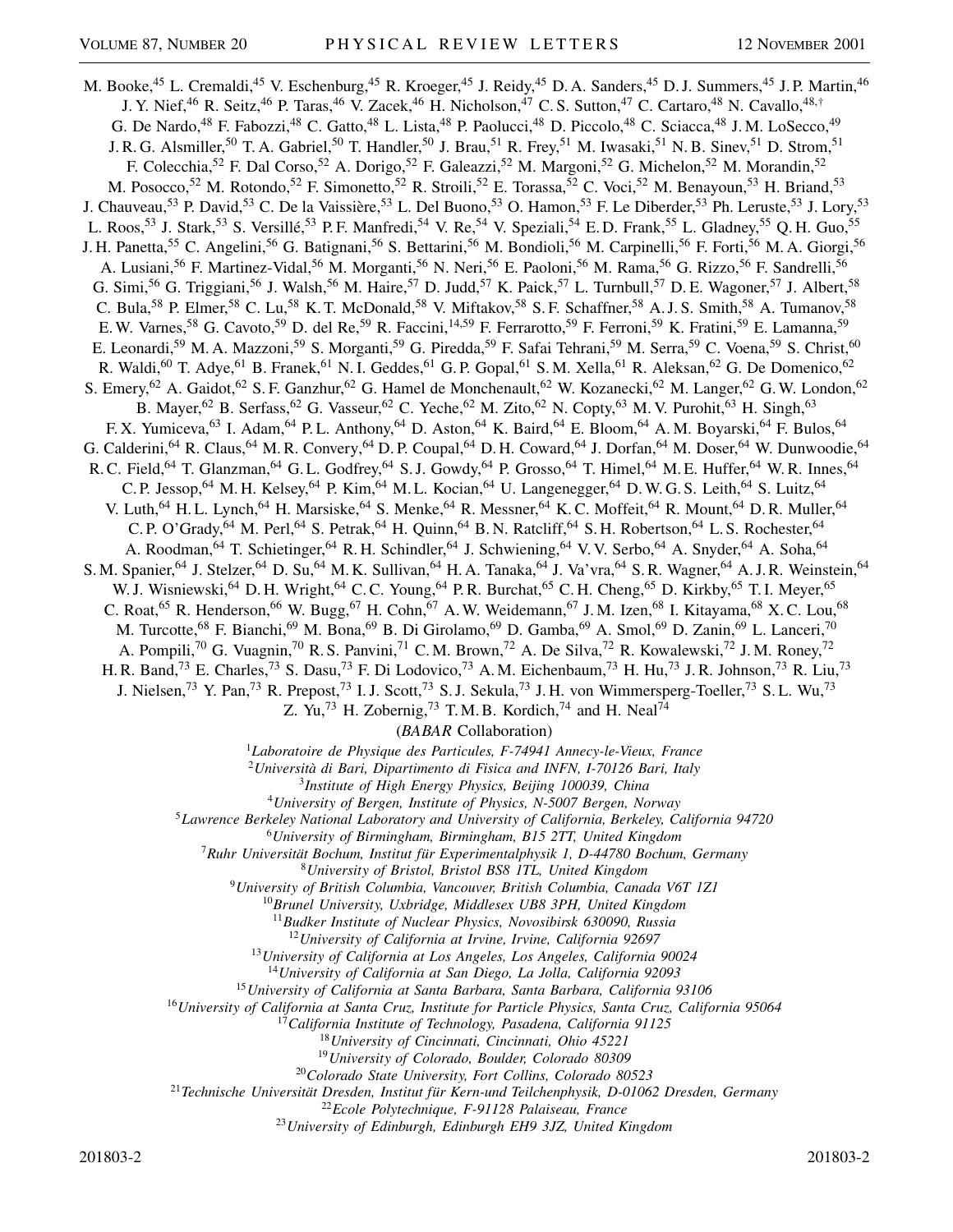*Elon College, Elon College, North Carolina 27244-2010*

*Università di Ferrara, Dipartimento di Fisica and INFN, I-44100 Ferrara, Italy*

*Florida A&M University, Tallahassee, Florida 32307*

*Laboratori Nazionali di Frascati dell'INFN, I-00044 Frascati, Italy*

*Università di Genova, Dipartimento di Fisica and INFN, I-16146 Genova, Italy*

*Harvard University, Cambridge, Massachusetts 02138*

*University of Iowa, Iowa City, Iowa 52242*

*Iowa State University, Ames, Iowa 50011-3160*

*Laboratoire de l'Accélérateur Linéaire, F-91898 Orsay, France*

*Lawrence Livermore National Laboratory, Livermore, California 94550*

*University of Liverpool, Liverpool L69 3BX, United Kingdom*

*University of London, Imperial College, London, SW7 2BW, United Kingdom*

*Queen Mary, University of London, E1 4NS, United Kingdom*

*University of London, Royal Holloway and Bedford New College, Egham, Surrey TW20 0EX, United Kingdom*

*University of Louisville, Louisville, Kentucky 40292*

*University of Manchester, Manchester M13 9PL, United Kingdom*

*University of Maryland, College Park, Maryland 20742*

*University of Massachusetts, Amherst, Massachusetts 01003*

*Massachusetts Institute of Technology, Lab for Nuclear Science, Cambridge, Massachusetts 02139*

*McGill University, Montréal, Quebec, Canada H3A 2T8*

*Università di Milano, Dipartimento di Fisica and INFN, I-20133 Milano, Italy*

*University of Mississippi, University, Mississippi 38677*

*Université de Montréal, Laboratoire Rene J. A. Levesque, Montréal, Quebec, Canada H3C 3J7*

*Mount Holyoke College, South Hadley, Massachusetts 01075*

*Università di Napoli Federico II, Dipartimento di Scienze Fisiche and INFN, I-80126 Napoli, Italy*

*University of Notre Dame, Notre Dame, Indiana 46556*

*Oak Ridge National Laboratory, Oak Ridge, Tennessee 37831*

*University of Oregon, Eugene, Oregon 97403*

*Università di Padova, Dipartimento di Fisica and INFN, I-35131 Padova, Italy*

*Universités Paris VI et VII, LPNHE, F-75252 Paris, France*

*Università di Pavia, Dipartimento di Elettronica and INFN, I-27100 Pavia, Italy*

*University of Pennsylvania, Philadelphia, Pennsylvania 19104*

*Università di Pisa, Scuola Normale Superiore and INFN, I-56010 Pisa, Italy*

*Prairie View A&M University, Prairie View, Texas 77446*

*Princeton University, Princeton, New Jersey 08544*

*Università di Roma "La Sapienza," Dipartimento di Fisica and INFN, I-00185 Roma, Italy*

*Universität Rostock, D-18051 Rostock, Germany*

*Rutherford Appleton Laboratory, Chilton, Didcot, Oxon, OX11 0QX, United Kingdom*

*DAPNIA, Commissariat à l'Energie Atomique/Saclay, F-91191 Gif-sur-Yvette, France*

*University of South Carolina, Columbia, South Carolina 29208*

*Stanford Linear Accelerator Center, Stanford, California 94309*

*Stanford University, Stanford, California 94305-4060*

*TRIUMF, Vancouver, British Columbia, Canada V6T 2A3*

*University of Tennessee, Knoxville, Tennessee 37996*

*University of Texas at Dallas, Richardson, Texas 75083*

*Università di Torino, Dipartimento di Fisica Sperimentale and INFN, I-10125 Torino, Italy*

*Università di Trieste, Dipartimento di Fisica and INFN, I-34127 Trieste, Italy*

*Vanderbilt University, Nashville, Tennessee 37235*

*University of Victoria, Victoria, British Columbia, Canada V8W 3P6*

*University of Wisconsin, Madison, Wisconsin 53706*

*Yale University, New Haven, Connecticut 06511*

(Received 9 July 2001; published 26 October 2001)

The  $B^0$  and  $B^+$  meson lifetimes have been measured in  $e^+e^-$  annihilation data collected in 1999 and 2000 with the *BABAR* detector at center-of-mass energies near the  $Y(4S)$  resonance. Events are selected in which one *B* meson is fully reconstructed in a hadronic final state while the second *B* meson is reconstructed inclusively. A combined fit to the  $B^0$  and the  $B^+$  decay time difference distributions yields  $\tau_{B^0} = 1.546 \pm 0.032$ (stat)  $\pm 0.022$ (syst) ps,  $\tau_{B^+} = 1.673 \pm 0.032$ (stat)  $\pm 0.023$ (syst) ps, and  $\tau_{B^+}/\tau_{B^0} = 1.082 \pm 0.026(stat) \pm 0.012(syst).$ 

DOI: 10.1103/PhysRevLett.87.201803 PACS numbers: 13.25.Hw, 12.39.Hg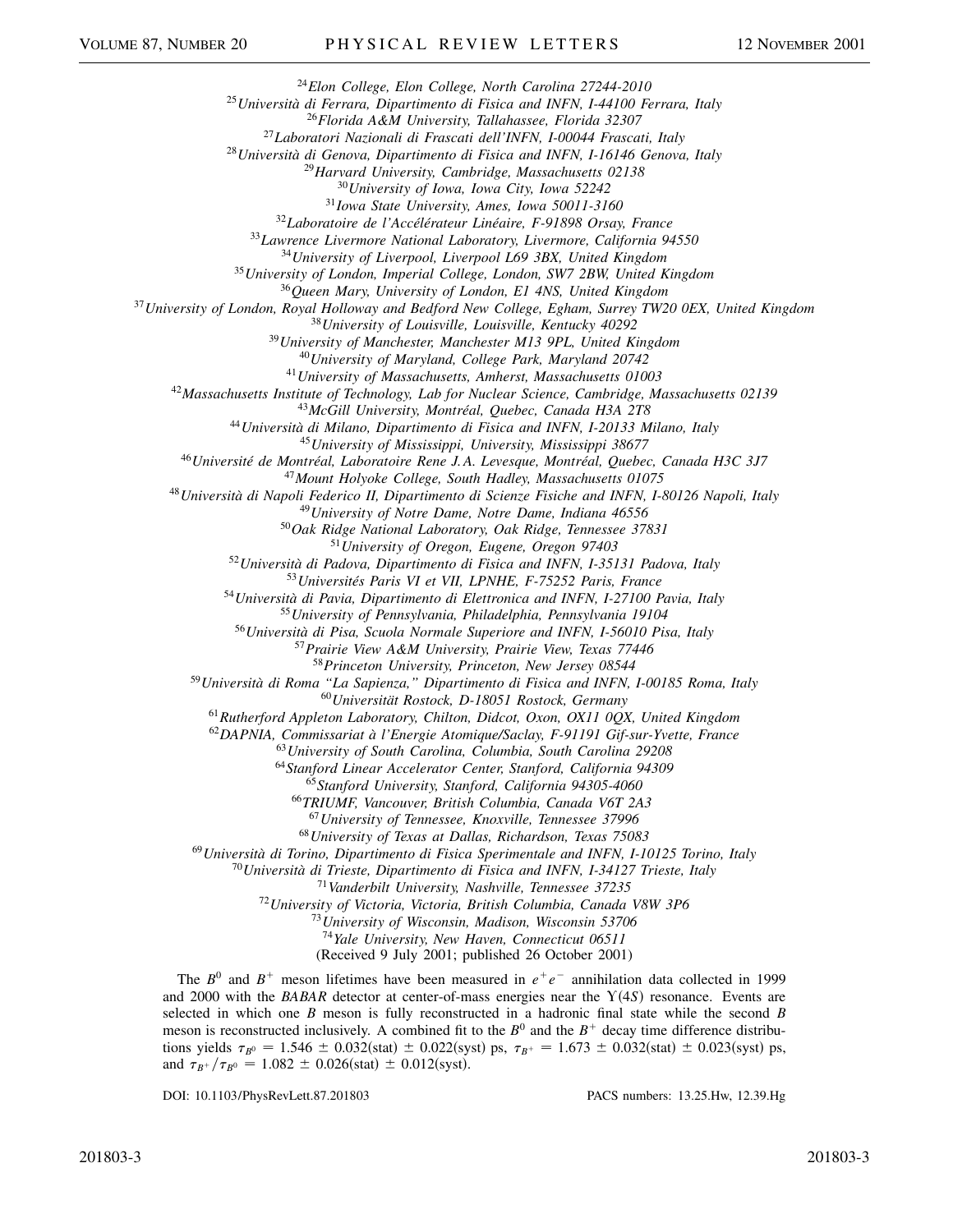The spectator quark model predicts that the two charge states of a meson with one heavy quark  $\hat{O}$  ( $\hat{O}$  $\bar{u}$  and  $\hat{O}$  $\bar{d}$ ) have the same lifetime. Deviations from this simple picture are expected to be proportional to  $1/m_Q^2$  [1,2]. Therefore, any lifetime differences are anticipated to be much smaller for bottom than for charm mesons. Various models [1,2] predict the ratio of the  $B^+$  and  $B^0$  meson [3] lifetimes to differ by up to 10% from unity. At present, this ratio is measured to be  $\tau_{B^+}/\tau_{B^0} = 1.062 \pm 0.029$  [4], with the most precise values obtained by experiments operating near the *Z* and at hadron colliders.

The lifetime measurements described here are based on a sample of approximately 23 million  $B\bar{B}$  pairs recorded near the  $Y(4S)$  resonance with the *BABAR* detector at the Stanford Linear Accelerator Center. The PEP-II asymmetric-energy  $e^+e^-$  collider produces  $B^+B^-$  and  $B^0\bar{B}^0$  pairs moving along the beam axis (*z* direction) with a nominal Lorentz boost of  $\beta \gamma = 0.56$ . Hence, on average, the two *B* decay vertices are separated by  $\langle |\Delta z| \rangle = \beta \gamma \gamma_B^{\text{cms}} c \tau \approx 270 \mu \text{m}$ , where  $\tau$  is the *B* lifetime and  $\gamma_B^{\text{cms}}$  is the *B* Lorentz boost factor to the Y(4*S*) rest frame. This separation allows precision *B* lifetime measurements at the  $Y(4S)$ , with different systematic error sources from previously published results.

In this analysis, one of the *B* mesons in an event, denoted  $B_{\text{rec}}$ , is fully reconstructed in a variety of two-body charm and charmonium final states. The decay point of the other *B* in the event,  $B_{opp}$ , is reconstructed inclusively. The probability density of the (signed) difference  $\Delta t = t_{\text{rec}}$  – *t*opp between the proper decay times of the *B* mesons is given by  $g(\Delta t | \tau) = e^{-|\Delta t|/\tau}/2\tau$ . The time interval  $\Delta t$ between the two *B* decays is determined from  $\Delta z$ , including an event-by-event correction for the direction of the *B* mesons with respect to the  $\zeta$  direction in the  $Y(4S)$  frame. The challenge of the measurement is to disentangle the resolution in  $\Delta z$ , 190  $\mu$ m rms, from the effects of the *B* lifetime, since both contribute to the width of the  $\Delta t$  distribution. In the absence of background, the measured  $\Delta t$ distribution is described by the probability density function (PDF)

$$
G(\Delta t, \sigma \mid \tau, \hat{a}) = \int_{-\infty}^{+\infty} g(\Delta t' \mid \tau) \mathcal{R}(\Delta t - \Delta t', \sigma \mid \hat{a}) \times d(\Delta t'), \qquad (1)
$$

where  $\mathcal R$  is the  $\Delta t$  resolution function with parameters  $\hat a$ , and  $\sigma$  is the event-by-event error on  $\Delta t$  calculated from the vertex fits. An unbinned maximum likelihood fit is used to extract the  $B^0$  and  $B^+$  lifetimes from the  $\Delta t$  distributions for  $B^0\overline{B}{}^0$  and  $B^+B^-$  events.

The *BABAR* detector is described in detail elsewhere [5]. Charged particle trajectories are measured by a combination of a silicon vertex tracker (SVT) and a drift chamber (DCH) in a 1.5-T solenoidal field. For 1 GeV/ $c$  tracks, the impact parameter resolution is about 60  $\mu$ m in both the *z* and transverse directions. Photons and electrons are detected in the CsI(Tl) electromagnetic calorimeter (EMC). A ring imaging Cherenkov detector, the DIRC, is used

201803-4 201803-4

for charged hadron identification. The DCH and SVT also provide ionization measurements,  $dE/dx$ , for particle identification. The instrumented flux return (IFR) is segmented and contains resistive plate chambers to identify muons. Electron candidates are required to have a ratio of EMC energy to track momentum, an EMC cluster shape, DCH  $dE/dx$ , and DIRC Cherenkov angle consistent with the electron hypothesis. Muon candidates are required to have IFR hits consistent with the extrapolated DCH track, and an IFR penetration in interaction lengths and an EMC energy deposit consistent with the muon hypothesis.

 $B^0$  and  $B^+$  mesons are reconstructed in a sample of multihadron events in the modes  $B^0 \to D^{(*)-} \pi^+$ ,  $D^{(*)-}\rho^+$ ,  $D^{(*)-}a_1^+$ ,  $J/\psi K^{*0}$ , and  $B^+ \to \bar{D}^{(*)0}\pi^+$ ,  $J/\psi K^+$ ,  $\psi(2S)K^+$ . Multihadron events must have a minimum of three reconstructed charged tracks, a total charged and neutral energy greater than 4.5 GeV, and an event vertex within 0.5 cm of the beam spot [5] center in *xy* and within 6 cm in *z*.

For  $\pi^0$  candidates, pairs of photons in the EMC, each with more than 30 MeV of energy, are selected if their invariant mass is within 20 MeV/ $c^2$  of the  $\pi^0$  mass [4] and their total energy exceeds 200 MeV (100 MeV for the soft  $\pi^0$  in *D*<sup>\*</sup> decays). A mass constraint is applied to selected candidates for use in the subsequent reconstruction chain.

 $K_S^0 \rightarrow \pi^+ \pi^-$  candidates are required to have an invariant mass between 462 and 534 MeV $/c^2$ . A geometrical vertex fit with  $\chi^2$  probability above 0.1% is required, and the transverse flight distance from the event vertex must be greater than 0.2 cm.

 $\bar{D}^0$  candidates are reconstructed in the decay channels  $K^+\pi^-$ ,  $K^+\pi^-\pi^0$ ,  $K^+\pi^+\pi^-\pi^-$ , and  $K^0_S\pi^+\pi^-$  and  $D^{\dagger}$  candidates in the decay channels  $K^{\dagger} \pi^- \pi^-$  and  $K_S^0 \pi^-$ . Kaons from  $D^-$  decays and charged daughters from  $\bar{D}^0 \rightarrow K^+\pi^-$  are required to have momenta greater than 200 MeV/c. All other charged  $\overline{D}$  daughters are required to have momenta greater than  $150 \text{ MeV}/c$ . For  $\bar{D}^0 \rightarrow K^+\pi^-\pi^0$ , we only reconstruct the dominant resonant mode,  $\bar{D}^0 \to K^+ \rho^-$ , followed by  $\rho^- \to \pi^- \pi^0$ . The  $\pi^{-} \pi^{0}$  mass is required to lie within 150 MeV/ $c^{2}$ of the  $\rho$  mass [4] and the angle between the  $\pi^-$  and  $\bar{D}^0$ in the  $\rho$  rest frame,  $\theta_{D^0\pi}^*$ , must satisfy  $|\cos \theta_{D^0\pi}^*| > 0.4$ . All  $\bar{D}^0$  and  $D^-$  candidates are required to have a momentum greater than 1.3 GeV/ $c$  in the Y(4S) frame, an invariant mass within  $3\sigma$  of the nominal value [4] and a geometrical vertex fit with a  $\chi^2$  probability greater than 0.1%. A mass constraint is applied to selected  $\bar{D}$ candidates.

Charged and neutral  $\bar{D}^*$  candidates are formed by combining a  $\bar{D}^0$  with a  $\pi^-$  or  $\pi^0$  of momentum less than 450 MeV/c in the Y(4S) frame. The soft  $\pi^-$  is constrained to originate from the beam spot when the  $D^*$ vertex is fit. After the mass constraint to the  $\bar{D}^0$  daughter,  $\bar{D}^*$  candidates with  $m(\bar{D}^0 \pi)$  within 2.5 $\sigma$  (4 $\sigma$ ) of the nominal mass [4] for  $D^{*-}$   $(\bar{D}^{*0})$  are selected.

Candidates for leptonic decays of charmonium mesons must have at least one decay product positively identified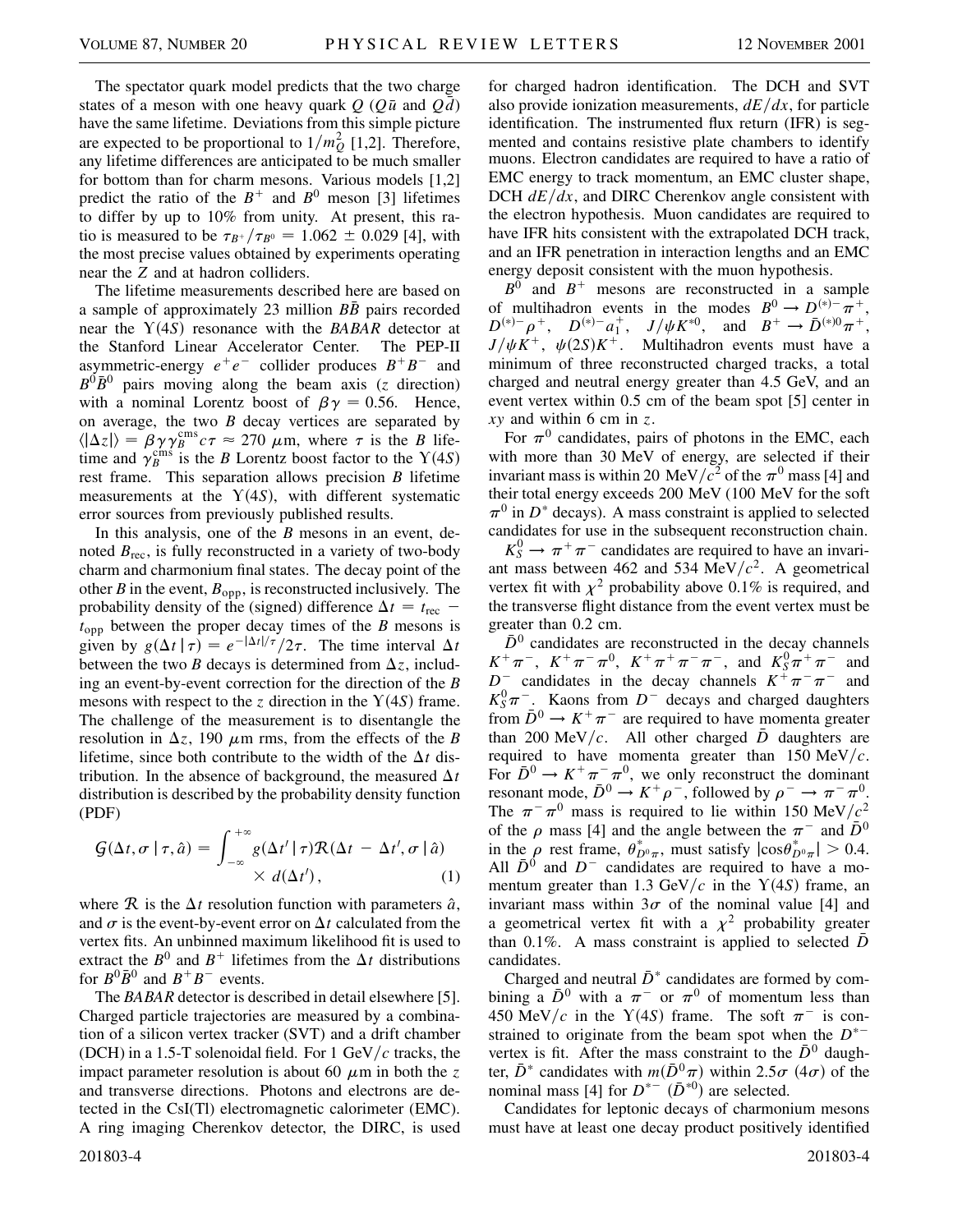as an electron or a muon. If it traverses the calorimeter, the second muon must be consistent with a minimum ionizing particle.  $J/\psi$  candidates are required to lie in the invariant mass interval 2.95 (3.06) to 3.14  $GeV/c^2$  for the  $e^+e^ (\mu^+\mu^-)$  channel. The  $e^+e^ (\mu^+\mu^-)$  invariant mass of  $\psi(2S)$  candidates must be between 3.44 (3.64) and 3.74  $\text{GeV}/c^2$ . A mass constraint is applied to selected candidates.  $\psi(2S) \rightarrow J/\psi \pi^+ \pi^-$  candidates are selected if the  $\pi^{+}\pi^{-}$  mass is between 0.4 and 0.6 GeV/ $c^{2}$  and the  $\psi(2S)$  mass is within 15 MeV/ $c^2$  of the nominal value [4]. All  $\psi(2S)$  candidates must have momenta between 1.0 and 1.6 GeV/ $c$  in the Y(4*S*) rest frame.

*B* candidates are formed by combining a  $\bar{D}^{(*)}$ ,  $J/\psi$ , or  $\psi(2S)$  candidate with a  $\pi^+, \rho^+, a_1^+ (a_1^{\mp} \to \pi^+ \pi^- \pi^+),$  $K^{*0}$  ( $K^{*0} \rightarrow K^+\pi^-$ ), or  $K^+$  candidate that has a momentum larger than 500 MeV/ $c$  in the Y(4S) frame. For  $B^0 \rightarrow D^{(*)-} \rho^+$ , the  $\pi^0$  from the  $\rho^+$  decay must have an energy greater than 300 MeV. For  $B^0 \rightarrow D^{(*)-} a_1^+$ , the  $a_1^+$ must have an invariant mass between 1.0 and 1.6  $GeV/c^2$ , and a  $\chi^2$  probability for a vertex fit to the  $a_1^+$  candidate greater than 0.1%. Positive identification of kaons is required for modes with higher background, such as  $B^+ \to \bar{D}^{*0}\pi^+$  with  $\bar{D}^0 \to K^+\pi^+\pi^-\pi^-$ .

Continuum  $e^+e^- \rightarrow q\bar{q}$  background is suppressed by requiring the normalized second Fox-Wolfram moment [6] for the event to be less than 0.5. Backgrounds are further reduced by a mode-dependent restriction on the angle between the  $B_{\text{rec}}$  and  $B_{\text{opp}}$  thrust axes in the  $Y(4S)$  frame.

*B* candidates are identified on the basis of the difference  $\Delta E$  between the reconstructed energy and the beam energy  $\Delta E$  between the reconstructed energy and the beam energy  $\sqrt{s}/2$  in the Y(4*S*) frame, and the beam-energy substituted mass  $m_{ES}$  calculated from  $\sqrt{s}/2$  and the reconstructed momentum of the candidate. We require  $m_{ES} > 5.2 \text{ GeV}/c^2$ and  $|\Delta E|$  < 3 $\sigma_{\Delta E}$ , using the measured resolution  $\sigma_{\Delta E}$  for each decay mode (10 to 30 MeV).

The decay position of the  $B_{\text{rec}}$  candidate is determined by requiring convergence of a vertex fit, where in addition the masses of the *D* mesons are constrained to their nominal values [4]. Decay mode-dependent precisions between 60 and 100  $\mu$ m rms are achieved for the  $B_{\text{rec}}$  decay position both in *z* and in the transverse plane.

The vertex of the  $B_{opp}$  is determined from all tracks in the event after removing those associated with the *B*rec candidate. Tracks from photon conversion candidates are rejected. Daughter tracks from  $K_S^0$  or  $\Lambda$  candidates are replaced by the neutral parents. An additional constraint is imposed on the  $B_{opp}$  vertex using the  $B_{rec}$  vertex and three-momentum, the beam spot position, and the average  $Y(4S)$  momentum. To reduce the bias in the forward *z* direction from charm decay tracks, the track with the largest contribution to the vertex  $\chi^2$ , if above 6, is removed

and the fit iterated until no track fails this requirement. Events are required to have at least 2 tracks remaining in the  $B_{opp}$  vertex, an error on  $\Delta z$  smaller than 400  $\mu$ m and  $|\Delta z| < 3000 \mu$ m. The precision achieved on  $\Delta z$ , 190  $\mu$ m rms, is dominated by the resolution on the  $B_{opp}$  vertex. A remaining bias of  $-35 \mu m$  due to charm decays on the  $B_{\text{opp}}$  side is observed. We require  $|\Delta t| < 18$  ps and find 6018  $\pm$  70 *B*<sup>0</sup> and 6298  $\pm$  63 *B*<sup>+</sup> signal events in a  $\pm 2\sigma$  $(\sigma = 2.7 \text{ and } 2.6 \text{ MeV}/c^2)$ , respectively) window around the  $m_{ES}$  peak above a small background ( $\simeq$ 10%). The results of a fit with a Gaussian signal distribution and an ARGUS background function [7] are superimposed on the  $m_{ES}$  distribution of the final sample in Fig. 1.

As already noted, the modeling of the resolution function R is a crucial element of the *B* lifetime measurements. Studies with both Monte Carlo simulation and data show that the sum of a zero-mean Gaussian distribution and its convolution with a decay exponential provides a good trade-off between different sources of uncertainties:

$$
\mathcal{R}(\delta_t, \sigma | \hat{a} = \{h, s, \kappa\}) = h \frac{1}{\sqrt{2\pi s} \sigma} \exp\left(-\frac{\delta_t^2}{2s^2 \sigma^2}\right) \n+ \int_{-\infty}^0 \frac{1 - h}{\kappa \sigma} \exp\left(\frac{\delta_t'}{\kappa \sigma}\right) \n\times \frac{1}{\sqrt{2\pi s} \sigma} \exp\left(-\frac{(\delta_t - \delta_t')^2}{2s^2 \sigma^2}\right) d(\delta_t'), \quad (2)
$$

where  $\delta_t$  is the difference between the measured and true  $\Delta t$  values. The model parameters  $\hat{a}$  are the fraction *h* in the core Gaussian component, a scale factor *s* for the per-event errors  $\sigma$ , and the factor  $\kappa$  in the effective time constant  $\kappa \sigma$  of the exponential that accounts for the effect of charm decays. Monte Carlo studies show that the parameters  $\hat{a}$  obtained for different decay modes are compatible, as expected for  $\Delta t$  resolution dominated by the  $B_{opp}$  vertex. Since the  $B_{opp}$  decays to a different mixture of  $D^-$  and  $\bar{D}^0$  mesons, the resolution functions differ slightly for  $B^0$  and  $B^+$  mesons, but at an insignificant level given the current data sample. Hence a single set of resolution function parameters is used for both  $B^0$  and  $B^+$  in the lifetime fits, and a small correction is ultimately applied to the results. While the resolution function  $R$  describes almost all events, incorrectly measured *outlier* events are modeled separately as discussed below.

The unbinned maximum likelihood fit for the *B* lifetimes uses all events with  $m_{ES} > 5.2 \text{ GeV}/c^2$ . The probability  $p_i^{\text{sig}}$  for event *i* to be signal with  $\Delta t$  distribution  $\mathcal{G}$ , defined in Eq.  $(1)$ , is estimated from the  $m_{ES}$  fit (Fig. 1) and the  $m_{ES}$  value of the  $B_{rec}$  candidate. Each event *i* then samples a PDF that includes signal, background, and outlier components:

$$
\mathcal{F}(\Delta t_i, \sigma_i, p_i^{\text{sig}} \mid \tau; \hat{a}, \hat{b}, f_{\text{out}}^{\text{sig}}, f_{\text{out}}^{\text{bkg}}) = p_i^{\text{sig}}[(1 - f_{\text{out}}^{\text{sig}}) \mathcal{G}(\Delta t_i, \sigma_i \mid \tau, \hat{a}) + f_{\text{out}}^{\text{sig}} \mathcal{O}(\Delta t_i)] + (1 - p_i^{\text{sig}})[(1 - f_{\text{out}}^{\text{bkg}}) \mathcal{B}(\Delta t_i \mid \hat{b}) + f_{\text{out}}^{\text{bkg}} \mathcal{O}(\Delta t_i)].
$$
\n(3)

The background  $\Delta t$  distribution,  $\mathcal{B}$ , for each  $\mathcal{B}$  species is modeled by the sum of a prompt component and a lifetime component convoluted with a resolution function of the form given in Eq. (2), but with a separate set of parameters.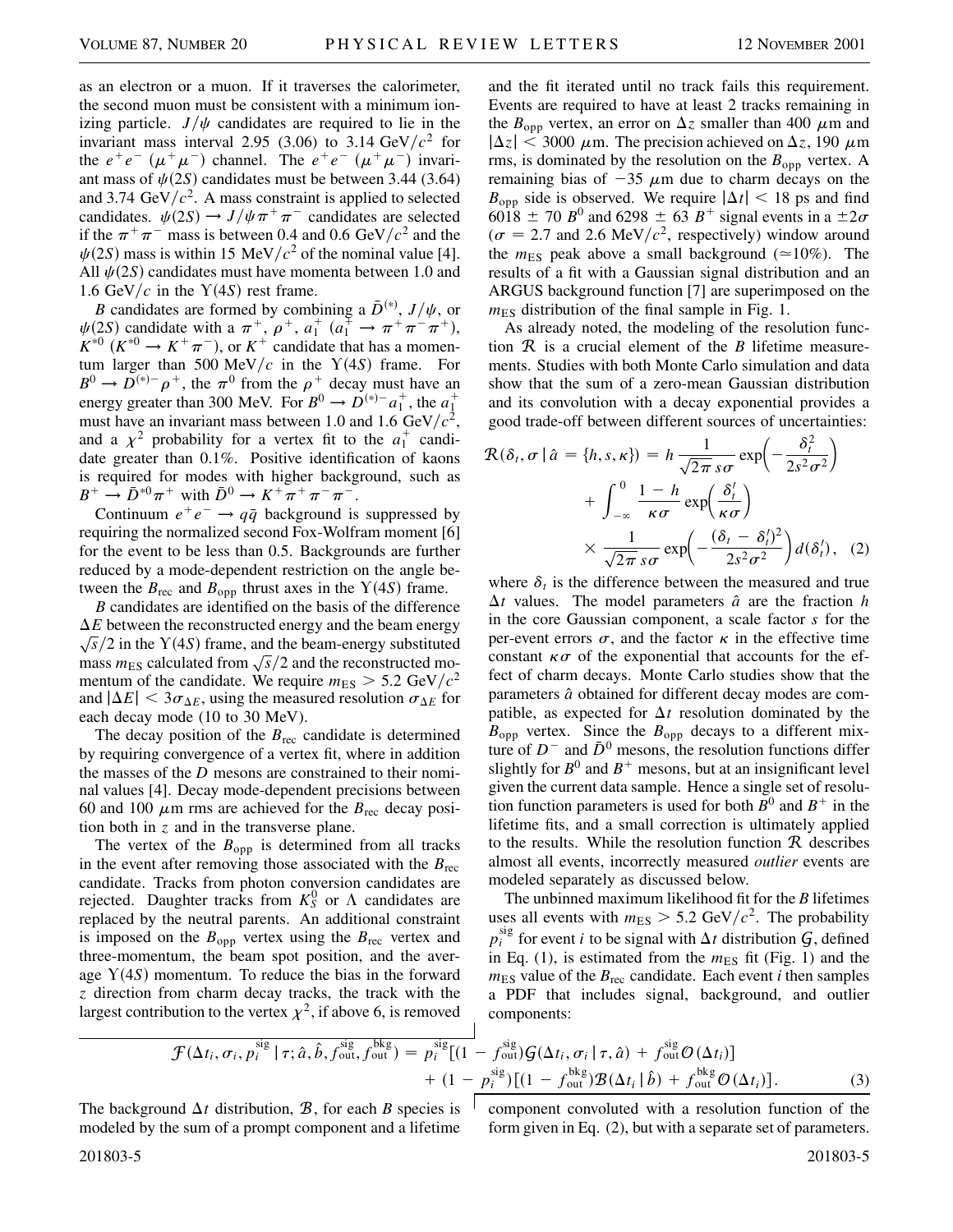

FIG. 1.  $m_{ES}$  distributions of the selected neutral (top) and charged (bottom) *B*rec candidates.

The fraction of nonprompt background, its effective lifetime, and the background resolution parameters are determined separately for charged and neutral *B* mesons. Signal and background outlier events have an assumed  $\Delta t$ behavior  $O$  given by a Gaussian distribution with zero mean and a fixed 10 ps width. The fractions of outliers in signal and background are determined separately in the lifetime fit.

Since the same resolution function is used for neutral and charged *B* mesons, the fitting procedure maximizes the log-likelihood function  $\ln \mathcal{L}$  formed from the sum of two terms, one for each *B* meson species, with common parameters  $\hat{a}$  for  $\hat{R}$ :

$$
\ln \mathcal{L} = \sum_{i+} \ln[\mathcal{F}(\Delta t_{i+}, \sigma_{i+}, p_{i+}^{\text{sig}} | \tau_{B^+}; \hat{a}, \hat{b}_+, f_{\text{out}}^{\text{sig},+}, f_{\text{out}}^{\text{bkg},+})] + \sum_{i0} \ln[\mathcal{F}(\Delta t_{i0}, \sigma_{i0}, p_{i0}^{\text{sig}} | \tau_{B^0}; \hat{a}, \hat{b}_0, f_{\text{out}}^{\text{sig},0}, f_{\text{out}}^{\text{bkg},0})].
$$
\n(4)

The likelihood fit involves 19 free parameters. The parameter  $\tau_{B^+}$  is replaced with  $\tau_{B^+} = r \cdot \tau_{B^0}$  to estimate the statistical error on the lifetime ratio *r*. The lifetime values were kept hidden until the event selection,  $\Delta t$  reconstruction method, and fitting procedures were finalized and the systematic errors were determined.

The fit results, after small corrections discussed below, are  $\tau_{B^0} = 1.546 \pm 0.032$  ps,  $\tau_{B^+} = 1.673 \pm 0.032$  ps, and  $\tau_{B^+}/\tau_{B^0} = 1.082 \pm 0.026$ , where the errors are statistical only. The resolution parameters  $\hat{a}$  ( $h = 0.69 \pm 0.07$ ,  $s = 1.21 \pm 0.07$ , and  $\kappa = 1.04 \pm 0.24$ ) are consistent with those found in a Monte Carlo simulation that includes detector alignment effects. The fitted outlier fractions in the  $B^+$  and  $B^0$  signals are both  $0.2^{+0.3}_{-0.2}\%$ . Figure 2 shows



FIG. 2.  $\Delta t$  distribution for the *B*<sup>0</sup> (top) and *B*<sup>+</sup> (bottom) events within  $2\sigma$  of the *B* mass in  $m_{ES}$  with superimposed fit results. The single-hatched areas are the background components B and the cross-hatched areas represent the outlier contributions O. The probability of obtaining a lower likelihood, evaluated with a Monte Carlo technique, is 7.3%.

the results of the fit superimposed on the observed  $\Delta t$ distributions for  $B^0$  and  $B^+$  events within 2 standard deviations of the *B* mass in  $m_{ES}$ .

Table I summarizes the systematic uncertainties on the lifetime results. The full analysis chain, including event reconstruction and selection, has been tested with Monte Carlo simulation with no significant bias observed. The statistical precision of this test is assigned as a systematic error. The resolution parameters  $\hat{a}$ , determined from the data by the fit, contribute  $\pm 0.017$  ps in quadrature to the statistical error of the individual lifetime results. Thus, a large part of the  $\Delta t$  resolution uncertainty is included in the statistical error. Residual systematic uncertainties are attributed to limited flexibility of the resolution model, which are estimated by comparing results with different parametrizations. We apply corrections from a high-statistics Monte Carlo sample for the small positive (negative) bias on the  $B^0$   $(B^+)$  lifetime due to differences, discussed above, in the  $\Delta t$  resolution functions for  $B^0$  and  $B^+$  mesons. The size of the correction is assigned as a systematic error. A small systematic error results from uncertainties on the beam spot position and vertical size, and the  $B_{\text{rec}}$  momentum vector, which are used to constrain the  $B_{opp}$  vertex. The lifetime results are stable under variation of the assumed width for the